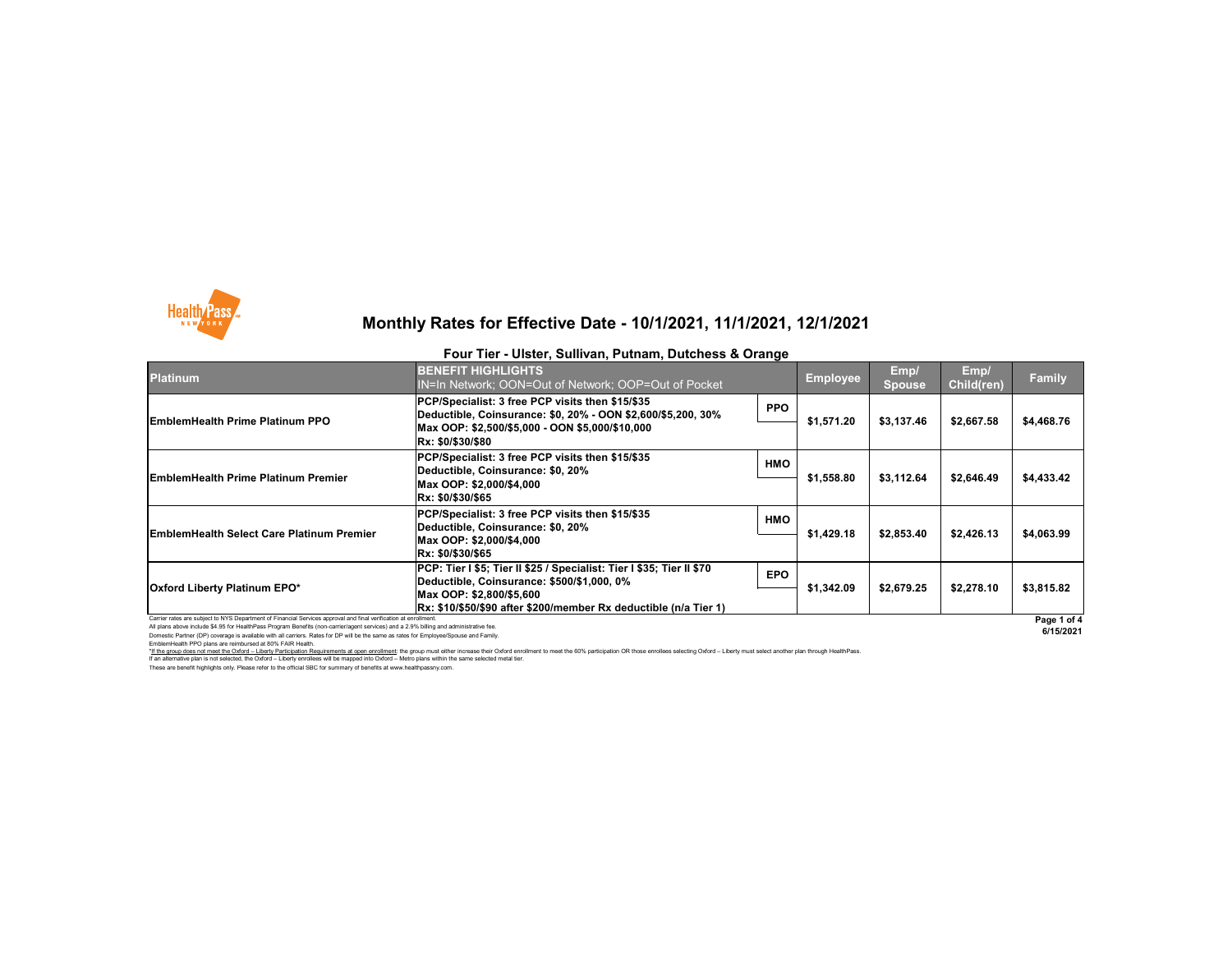Domestic Partner (DP) coverage is available with all carriers. Rates for DP will be the same as rates for Employee/Spouse and Family.

EmblemHealth PPO plans are reimbursed at 80% FAIR Health.

I hese are benefit highlights only. Please refer to the official SBC for summary of benefits at www.healthpassny.com. \*If the group does not meet the Oxford - Liberty Participation Requirements at open enrollment: the group must either increase their Oxford enrollment to meet the 60% participation OR those enrollees selecting Oxford - Lib If an alternative plan is not selected, the Oxford – Liberty enrollees will be mapped into Oxford – Metro plans within the same selected metal tier.



# **Monthly Rates for Effective Date - 10/1/2021, 11/1/2021, 12/1/2021**

|                                                                                                                                                                                                                                                                                                                                                                                                    | Four Tier - Ulster, Sullivan, Putnam, Dutchess & Orange                                                                                                                                                                                                  |            |            |                |                    |                          |
|----------------------------------------------------------------------------------------------------------------------------------------------------------------------------------------------------------------------------------------------------------------------------------------------------------------------------------------------------------------------------------------------------|----------------------------------------------------------------------------------------------------------------------------------------------------------------------------------------------------------------------------------------------------------|------------|------------|----------------|--------------------|--------------------------|
| <b>Gold</b>                                                                                                                                                                                                                                                                                                                                                                                        | <b>BENEFIT HIGHLIGHTS</b><br>IN=In Network; OON=Out of Network; OOP=Out of Pocket                                                                                                                                                                        |            | Employee   | Emp/<br>Spouse | Emp/<br>Child(ren) | Family                   |
| <b>EmblemHealth Prime Gold PPO</b>                                                                                                                                                                                                                                                                                                                                                                 | PCP/Specialist: 3 free PCP visits then \$25/\$40<br>Deductible, Coinsurance: \$1,300/\$2,600, 30% - OON \$3,500/\$7,000, 40%<br>Max OOP: \$5,500/\$11,000 - OON \$7,500/\$15,000<br>Rx: \$0/\$35/\$100                                                   | <b>PPO</b> | \$1,271.94 | \$2,538.92     | \$2,158.82         | \$3,615.87               |
| <b>EmblemHealth Prime Gold Premier</b>                                                                                                                                                                                                                                                                                                                                                             | PCP/Specialist: 3 free PCP visits then \$25/\$40<br>Deductible, Coinsurance: \$450/\$900, 30%<br>Max OOP: \$5,600/\$11,200<br>Rx: \$0/\$40/\$80                                                                                                          | <b>HMO</b> | \$1,270.54 | \$2,536.10     | \$2,156.43         | \$3,611.84               |
| <b>EmblemHealth Prime Gold Virtual</b>                                                                                                                                                                                                                                                                                                                                                             | PCP/Specialist: Virtual \$0/n/a, Office \$40/60<br>Deductible, Coinsurance: Virtual \$0/n/a, Office \$500/\$1,000,30%<br>Max OOP: Virtual & Office \$7,800/\$15,600<br>Rx: Virtual \$0/\$40/\$80, Office \$0/\$40 after Deductible/\$80 after Deductible | <b>EPO</b> | \$1,202.90 | \$2,400.83     | \$2,041.45         | \$3,419.07               |
| <b>EmblemHealth Select Care Gold Premier</b>                                                                                                                                                                                                                                                                                                                                                       | PCP/Specialist: 3 free PCP visits then \$25/\$40<br>Deductible, Coinsurance: \$450/\$900, 30%<br>Max OOP: \$5,600/\$11,200<br>Rx: \$0/\$40/\$80                                                                                                          | <b>HMO</b> | \$1,165.18 | \$2,325.43     | \$1,977.35         | \$3,311.62               |
| <b>EmblemHealth Select Care Gold Value</b>                                                                                                                                                                                                                                                                                                                                                         | PCP/Specialist: 3 free PCP visits then \$25/\$40<br>Deductible, Coinsurance: \$2,300/\$4,600, 30%<br>Max OOP: \$5,300/\$10,600<br>Rx: \$0/\$40 after Deductible/\$80 after Deductible                                                                    | <b>HMO</b> | \$1,101.27 | \$2,197.58     | \$1,868.70         | \$3,129.46               |
| Oxford Metro Gold EPO 25/40 G                                                                                                                                                                                                                                                                                                                                                                      | PCP/Specialist: \$25/\$40<br>Deductible, Coinsurance: \$1,250/\$2,500, 20%<br>Max OOP: \$5,500/\$11,000<br>Rx: \$10/\$65/\$95 after \$150/member Rx deductible (n/a Tier 1)                                                                              | <b>EPO</b> | \$988.19   | \$1,971.42     | \$1,676.46         | \$2,807.17               |
| <b>Oxford Metro Gold EPO 25/40</b>                                                                                                                                                                                                                                                                                                                                                                 | PCP/Specialist: \$25/\$40<br>Deductible, Coinsurance: \$1,250/\$2,500, 20%<br>Max OOP: \$5,500/\$11,000<br>Rx: \$10/\$65/\$95 after \$150/member Rx deductible (n/a Tier 1)                                                                              | <b>EPO</b> | \$1,013.83 | \$2,022.72     | \$1,720.05         | \$2,880.27               |
| Oxford Liberty Gold EPO 30/60*                                                                                                                                                                                                                                                                                                                                                                     | PCP/Specialist: \$30/\$60<br>Deductible, Coinsurance: \$2,000/\$4,000, 30%<br>Max OOP: \$7,900/\$15,800<br>Rx: \$10/\$50/\$90 after \$200/member Rx deductible (n/a Tier 1)                                                                              | <b>EPO</b> | \$1,095.32 | \$2,185.69     | \$1,858.57         | \$3,112.50               |
| Oxford Liberty Gold EPO 30/60 G*                                                                                                                                                                                                                                                                                                                                                                   | PCP/Specialist: \$30/\$60<br>Deductible, Coinsurance: \$1,250/\$2,500, 0%<br>Max OOP: \$5,900/\$11,800<br>Rx: \$10/\$50/\$90 after \$200/member Rx deductible (n/a Tier 1)                                                                               | <b>EPO</b> | \$1,159.49 | \$2,314.03     | \$1,967.66         | \$3,295.38               |
| Oxford Liberty Gold EPO 25/50 ZD*                                                                                                                                                                                                                                                                                                                                                                  | PCP/Specialist: \$25/\$50<br>Deductible, Coinsurance: \$0, 0%<br>Max OOP: \$5,500/\$11,000<br>Rx: \$10/\$50/\$90 after \$200/member Rx deductible (n/a Tier 1)                                                                                           | <b>EPO</b> | \$1,258.34 | \$2,511.74     | \$2,135.72         | \$3,577.12               |
| Oxford Liberty Gold HSA 1500 Motion*                                                                                                                                                                                                                                                                                                                                                               | <b>PCP/Specialist: Deductible then 10% coins</b><br>Deductible, Coinsurance: \$1,500/\$3,000, 10%<br>Max OOP: \$5,000/\$10,000<br><b>Rx: Deductible then \$10/\$50/\$90</b>                                                                              | <b>EPO</b> | \$1,115.64 | \$2,226.33     | \$1,893.12         | \$3,170.43               |
| Carrier rates are subject to NYS Department of Financial Services approval and final verification at enrollment.<br>All plans above include \$4.95 for HealthPass Program Benefits (non-carrier/agent services) and a 2.9% billing and administrative fee.<br>Domestic Partner (DP) coverage is available with all carriers. Rates for DP will be the same as rates for Employee/Spouse and Eamily |                                                                                                                                                                                                                                                          |            |            |                |                    | Page 2 of 4<br>6/15/2021 |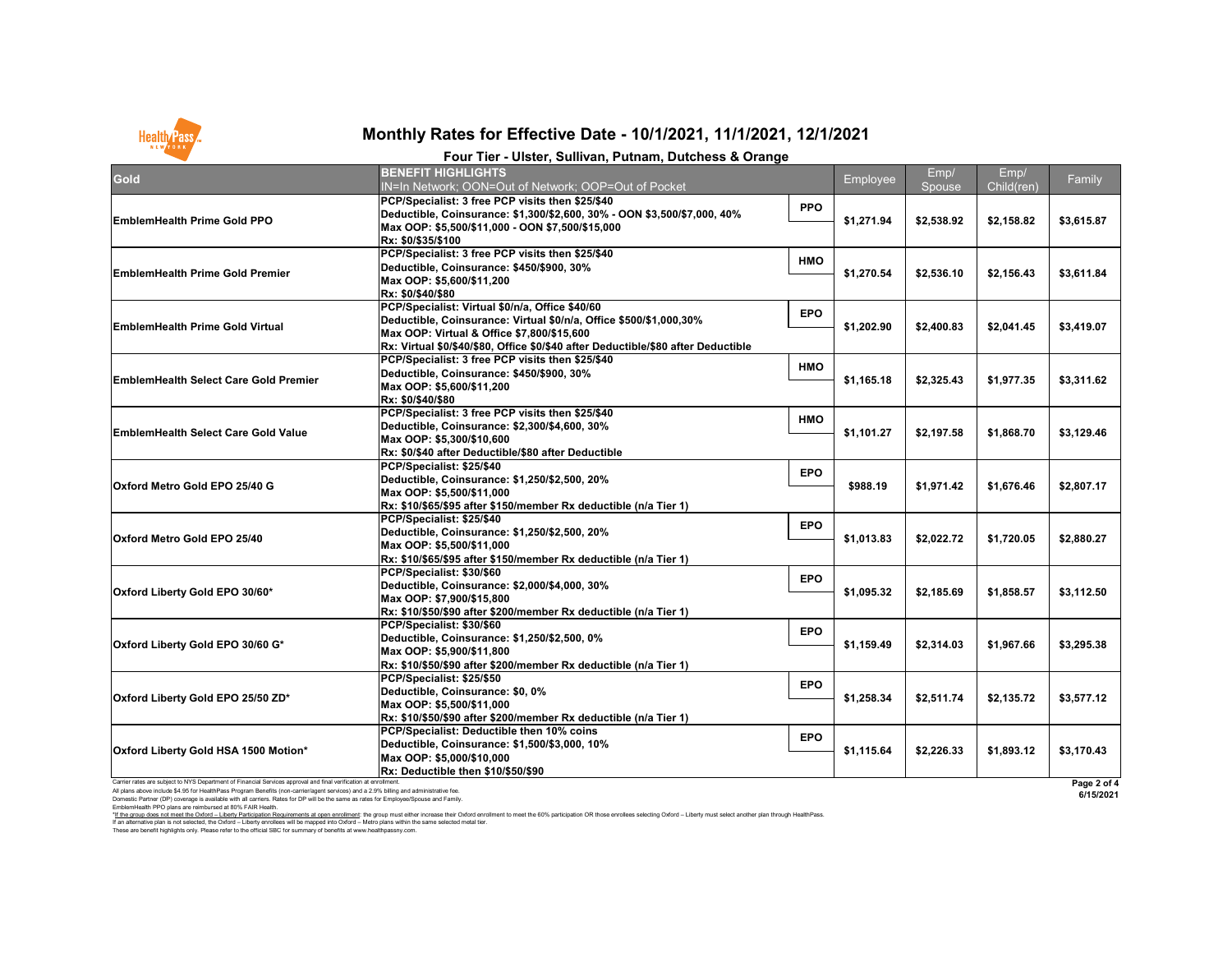Carrier rates are subject to NYS Department of Financial Services approval and final verification at enrollment.

All plans above include \$4.95 for HealthPass Program Benefits (non-carrier/agent services) and a 2.9% billing and administrative fee.

Domestic Partner (DP) coverage is available with all carriers. Rates for DP will be the same as rates for Employee/Spouse and Family. EmblemHealth PPO plans are reimbursed at 80% FAIR Health.

|                                                                                                                 | Four Tier - Ulster, Sullivan, Putnam, Dutchess & Orange                                                                                                                                           |            |                 |                       |                           |               |
|-----------------------------------------------------------------------------------------------------------------|---------------------------------------------------------------------------------------------------------------------------------------------------------------------------------------------------|------------|-----------------|-----------------------|---------------------------|---------------|
| <b>Silver</b>                                                                                                   | <b>BENEFIT HIGHLIGHTS</b><br>IN=In Network; OON=Out of Network; OOP=Out of Pocket                                                                                                                 |            | <b>Employee</b> | Emp/<br><b>Spouse</b> | Emp/<br><b>Child(ren)</b> | <b>Family</b> |
| <b>EmblemHealth Prime Silver Premier</b>                                                                        | PCP/Specialist: 3 free PCP visits then \$35/\$65<br>Deductible, Coinsurance: \$3,600/\$7,200, 40%<br>Max OOP: \$7,800/\$15,600<br>Rx: \$0/\$40/\$80                                               | <b>HMO</b> | \$1,093.41      | \$2,181.84            | \$1,855.32                | \$3,107.02    |
| <b>EmblemHealth Select Care Silver Premier</b>                                                                  | PCP/Specialist: 3 free PCP visits then \$35/\$65<br>Deductible, Coinsurance: \$3,600/\$7,200, 40%<br>Max OOP: \$7,800/\$15,600<br>Rx: \$0/\$40/\$80                                               | <b>HMO</b> | \$1,003.36      | \$2,001.77            | \$1,702.23                | \$2,850.40    |
| <b>EmblemHealth Select Care Silver Value</b>                                                                    | PCP/Specialist: 3 free PCP visits then \$10/\$55<br>Deductible, Coinsurance: \$6,700/\$13,400, 0%<br>Max OOP: \$6,700/\$13,400<br>Rx: \$0/\$0 after Deductible/\$0 after Deductible               | <b>HMO</b> | \$970.70        | \$1,936.43            | \$1,646.71                | \$2,757.30    |
| <b>EmblemHealth Prime Silver HSA</b>                                                                            | PCP/Specialist: Deductible then \$30/\$50 copay<br>Deductible, Coinsurance: \$3,000/\$6,000, 40%<br>Max OOP: \$6,000/\$12,000<br><b>Rx: Deductible then \$15/\$45/\$80</b>                        | <b>HMO</b> | \$1,048.37      | \$2,091.77            | \$1,778.74                | \$2,978.68    |
| <b>Oxford Metro Silver EPO 30/80 G</b>                                                                          | PCP/Specialist: \$30/\$80<br>Deductible, Coinsurance: \$3,500/\$7,000, 30%<br>Max OOP: \$8,550/\$17,100<br>Rx: \$10/\$65/\$95 after \$150/member Rx deductible (n/a Tier 1)                       | <b>EPO</b> | \$811.22        | \$1,617.50            | \$1,375.62                | \$2,302.83    |
| <b>Oxford Metro Silver EPO 50/100 ZD</b>                                                                        | PCP/Specialist: \$50/\$100<br>Deductible, Coinsurance: \$0, 0%<br>Max OOP: \$8,550/\$17,100<br>Rx: \$10/\$65/\$95 after \$150/member Rx deductible (n/a Tier 1)                                   | <b>EPO</b> | \$948.75        | \$1,892.55            | \$1,609.40                | \$2,694.78    |
| Oxford Liberty Silver EPO 25/50 G*                                                                              | PCP/Specialist: \$25/\$50<br>Deductible, Coinsurance: \$4,500/\$9,000, 50%<br>Max OOP: \$8,550/\$17,100<br>Rx: \$10/\$50/\$90 after \$200/member Rx deductible (n/a Tier 1)                       | <b>EPO</b> | \$940.34        | \$1,875.72            | \$1,595.12                | \$2,670.81    |
| Oxford Liberty Silver EPO 40/70*                                                                                | PCP/Specialist: \$40/\$70<br>Deductible, Coinsurance: \$3,000/\$6,000, 35%<br>Max OOP: \$8,550/\$17,100<br>Rx: \$10/\$50/\$90 after \$200/member Rx deductible (n/a Tier 1)                       | <b>EPO</b> | \$969.27        | \$1,933.57            | \$1,644.29                | \$2,753.24    |
| Oxford Liberty Silver EPO 50/100 ZD*                                                                            | PCP/Specialist: \$50/\$100<br>Deductible, Coinsurance: \$0, 0%<br>Max OOP: \$8,550/\$17,100<br> Rx: \$10/\$65/\$95                                  after \$150/member Rx deductible (n/a Tier 1) | <b>EPO</b> | \$1,098.38      | \$2,191.80            | \$1,863.78                | \$3,121.21    |
| Oxford Liberty Silver HSA 4000 Motion*                                                                          | <b>PCP/Specialist: Deductible then 20% coins</b><br>Deductible, Coinsurance: \$4,000/\$8,000, 20%<br>Max OOP: \$6,650/\$13,300<br>Rx: Deductible then \$10/\$50/\$90                              | <b>EPO</b> | \$899.95        | \$1,794.96            | \$1,526.46                | \$2,555.71    |
| Carrier rates are subject to NYS Department of Financial Services approval and final verification at enrollment |                                                                                                                                                                                                   |            |                 |                       |                           | Dana 26       |

These are benefit highlights only. Please refer to the official SBC for summary of benefits at www.healthpassny.com. \*<u>If the group does not meet the Oxford – Liberty Participation Requirements at open enrollment</u>: the group must either increase their Oxford enrollment to meet the 60% participation OR those enrollees selecting Oxford – L If an alternative plan is not selected, the Oxford – Liberty enrollees will be mapped into Oxford – Metro plans within the same selected metal tier.

| $\mathbf{y}$            |  |
|-------------------------|--|
| $\overline{2}$          |  |
| IO                      |  |
| 80                      |  |
| $\overline{\bf 36}$     |  |
| 33                      |  |
| 78                      |  |
| 31                      |  |
| <u>24</u>               |  |
| $\overline{.}1$         |  |
| $\overline{\mathbf{1}}$ |  |
| $\bar{\mathbf{f}}$      |  |



## **Monthly Rates for Effective Date - 10/1/2021, 11/1/2021, 12/1/2021**

**Page 3 of 4 6/15/2021**